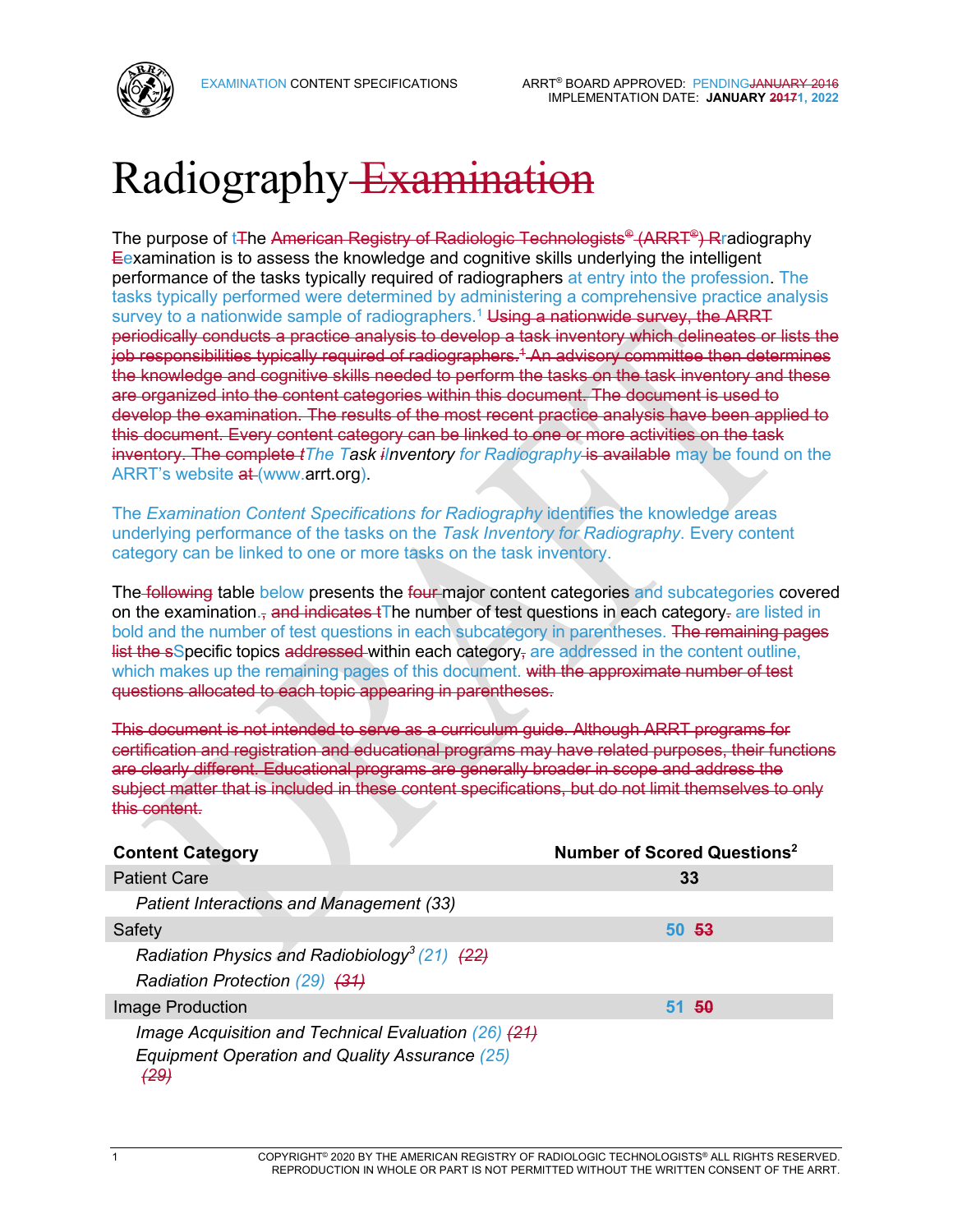

# Procedures **66 64** *Head, Spine and Pelvis Procedures (18) Thorax and Abdomen Procedures (20) (21) Extremity Procedures (28) (25)* **Total 200** <sup>1</sup> A special debt of gratitude is due to the hundreds of professionals participating in this project as committee members, survey respondents and reviewers. <sup>2</sup> Each exam includes an additional 20 unscored (pilot) questions. <sup>3</sup> SI units are will become the primary (principle) units of radiation measurement used on the radiography examination in 2017.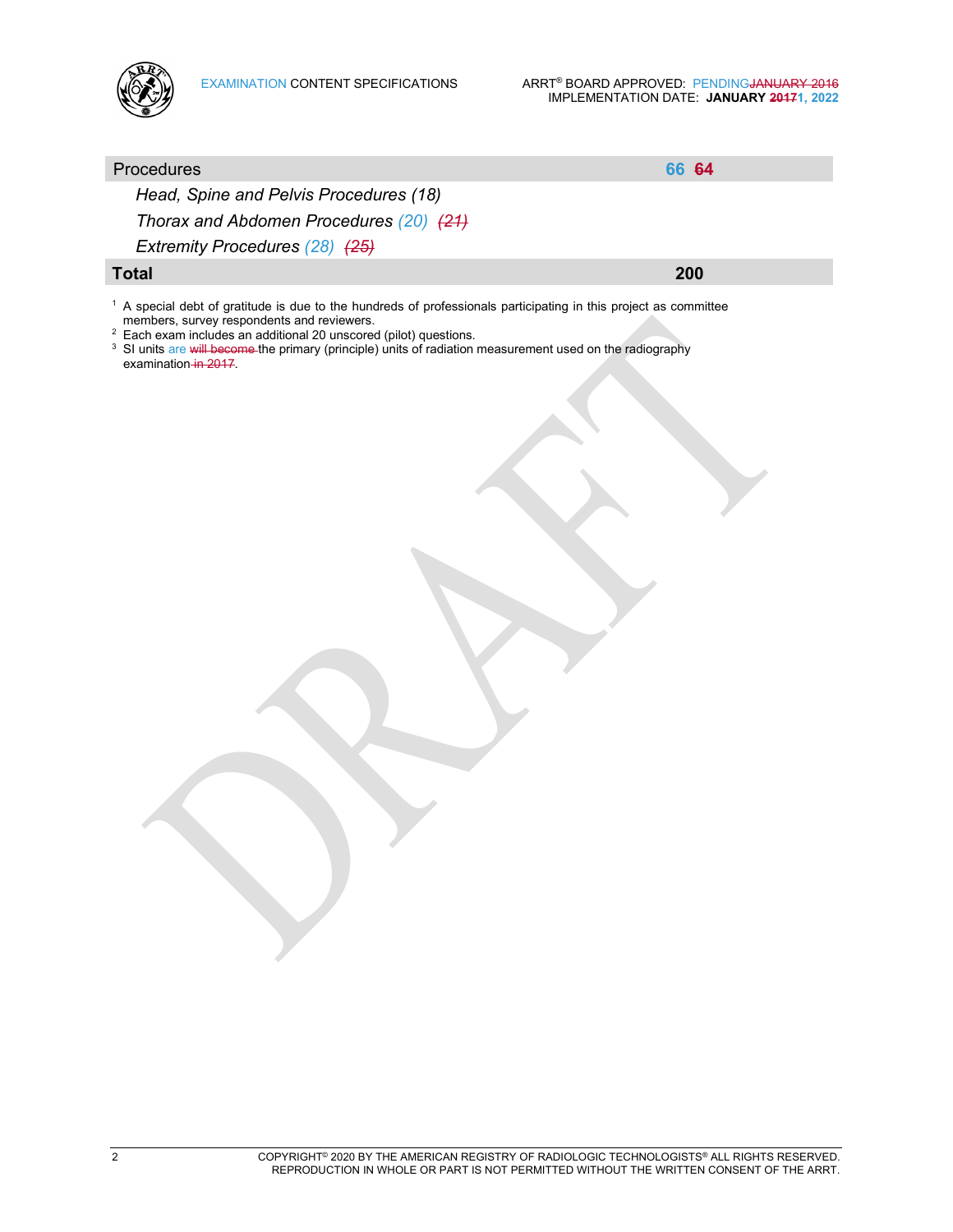

# **Patient Care (33)**

### **1. Patient Interactions and Management (33)**

- A. Ethical and Legal Aspects
	- 1. patient's patients' rights
		- a. informed consent (\*e.g., writteninformed, oral, implied)
		- b. confidentiality (HIPAA)
		- c. American Hospital Association (AHA) Patient Care Partnership (Patient's Patients' Bill of Rights)
			- 1. privacy
			- 2. extent of care (e.g., DNR)
			- 3. access to information
			- 4. living will, health care proxy, advanced directives
			- 5. research participation
	- 2. legal issues
		- a. verification (e.g., patient identification, compare order to clinical indication)
		- b. common terminology (e.g., battery, negligence, malpractice, beneficence)
		- c. legal doctrines (e.g., respondeat superior, res ipsa loquitur)
		- d. restraints versus immobilizationpositioning aids used to eliminate motion artifact
		- e. manipulation of electronic data (e.g., exposure indicator, processing algorithm, brightness and contrast, cropping or masking off anatomy)
		- f. documentation (e.g., changes to order, medical event)
	- 3. ARRT Standards of Ethics
- B. Interpersonal Communication
	- 1. modes of communication
		- a. verbal/written
		- b. nonverbal (e.g., eye contact, touching)
	- 2. challenges in communication
		- a. interactions with others
			- 1. language barriers
			- 2. cultural and social factors
			- 3. physical, or sensory, or cognitive impairments
			- 4. age
			- 5. emotional status, acceptance of condition (e.g., stage of grief)
		- b. explanation of medical terms
		- c. strategies to improve understanding
	- 3. patient education

a. explanation of current procedure (e.g., purpose, exam-length of time, radiation dose)

#### b. verify informed consent when necessary

- cb. pre- and post-examination instructions (e.g., preparation, diet, medications and discharge instructions)
- **dc. respond to inquiries about other imaging** modalities (e.g., CT, MRI, mammography, sonography, nuclear medicine, bone densitometry regarding dose differences, types of radiation, patient preps)
- C. Physical AssistanceErgonomics and Monitoring 1. patient transfer and movement
	- a1. body mechanics (e.g., balance, alignment, movement)
		- a. patient transfer techniques
		- b. patient transfer techniquesergonomic devices (e.g., transfer board, Hoyer lift, gait belt)
	- 2. assisting patients with medical equipment
		- a. infusion catheters and pumps
		- b. oxygen delivery systems
		- c. other (e.g., nasogastric tubes, urinary catheters, tracheostomy tubes)
	- 3. routine-patient monitoring and documentation
		- a. vital signs
		- b. physical signs and symptoms (e.g., motor control, severity of injury)
		- c. fall prevention d. documentation
- D. Medical Emergencies
	- 1. non-contrast allergic reactions (e.g., contrast media, latex)
	- 2. cardiac-or-/respiratory arrest (e.g., CPR, AED)
	- 3. physical injury or trauma
	- 4. other medical disorders
		- (e.g., seizures, diabetic reactions)

\*The abbreviation "e.g.," is used to indicate that examples are listed in parentheses, but that it is not a complete list of all possibilities. (Patient Care continues on the following page.)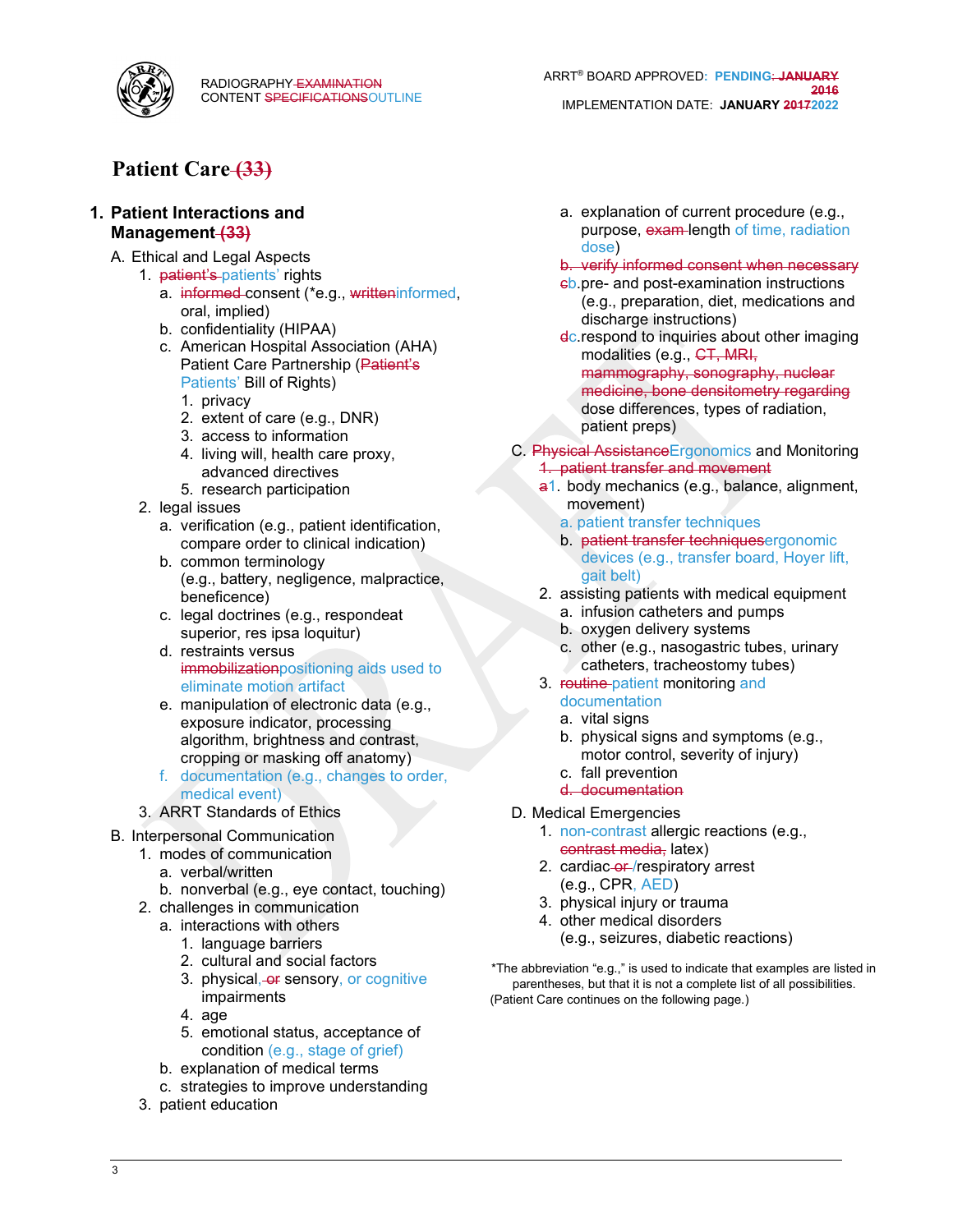

- E. Infection Control
	- 1. chain of infection (cycle of infection)
		- a. pathogen
		- b. reservoir
		- c. portal of exit
		- d. mode of transmission
			- 1. direct
				- a. droplet
				- b. direct contact
			- 2. indirect
				- a. airborne
				- b. vehicle borne– (fomite)
				- c. vector borne– (mechanical or biological)
		- e. portal of entry
		- f. susceptible host
	- 2. asepsis
		- a. equipment disinfection
		- b. equipment sterilization
		- c. medical aseptic technique
		- d. sterile technique
	- 3. CDC Standard Precautions
		- a. hand hygiene
		- b. use of personal protective equipment (e.g., gloves, gowns, masks)
		- dc. safe handling of contaminated equipment/surfaces
		- ed. disposal of contaminated materials
			- 1. linens
			- 2. needles
			- 3. patient supplies
			- 4. blood and body fluids
		- ce. safe injection practices
	- 4. transmission-based precautions
		- a. contact
		- b. droplet
		- c. airborne
	- 5. additional precautions
		- a. neutropenic precautions (reverse isolation)
		- b. healthcare associated (nosocomial) infections
- F. Handling and Disposal of Toxic or Hazardous Material
	- 1. types of materials
		- a. chemicals
		- b. chemotherapy
- ARRT® BOARD APPROVED**: PENDING**: **JANUARY 2016** IMPLEMENTATION DATE: **JANUARY 20172022**
- 2. safety data sheet (e.g., material safety data sheets)
- G. Pharmacology
	- 1. patient history
		- a. medication reconciliation (current medications)
		- b. premedications
		- c. contraindications
		- d. scheduling and sequencing examinations
	- 2. administration
		- a. routes (e.g., IV, oral)
		- b. supplies (e.g., enema kits, needles)
		- c. procedural technique (e.g.,
		- venipuncture)
		- d. medication dose calculation
	- 3. venipuncture
		- a. venous anatomy
		- b. supplies
		- c. procedural technique
	- 4. contrast media types and properties (e.g., iodinated, water soluble, barium, ionic versus non-ionic)
	- 5. appropriateness of contrast media to examination
		- a. patient condition (e.g., perforated bowel)
		- b. patient age and weight
	- c. laboratory values (e.g., BUN, creatinine, eGFR)
	- 6. complications/reactions
		- a. local effects (e.g., extravasation/infiltration, phlebitis)
		- b. systemic effects
			- 1. mild
			- 2. moderate
			- 3. severe
		- c. emergency medications
		- d. radiographer's response and documentation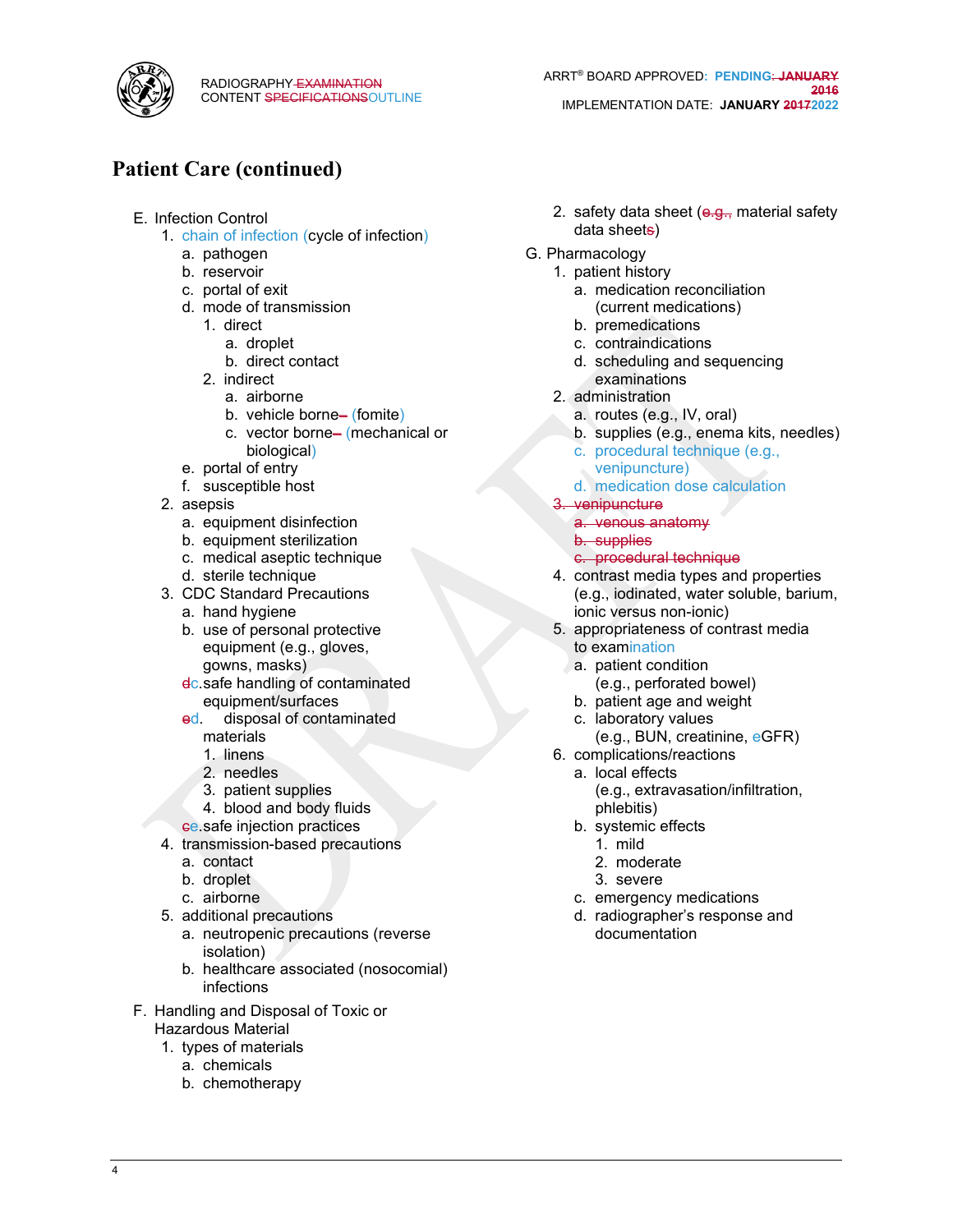

# **Safety (53)**

### **1. Radiation Physics and Radiobiology (22)**

- A. Principles of Radiation Physics
	- 1. x-ray production
		- a. source of free electrons (e.g., thermionic emission)
		- b. acceleration of electrons
		- c. focusing of electrons
		- d. deceleration of electrons
	- 2. target interactions
		- a. bremsstrahlung
		- b. characteristic
	- 3. x-ray beam
		- a. frequency and wavelength
		- b. beam characteristics
			- 1. quality
			- 2. quantity
			- 3. primary versus remnant (exit)
		- c. inverse square law
		- d. fundamental properties (e.g., travel in straight lines, ionize matter)
	- 4. photon interactions with matter
		- ba. photoelectric absorption
		- ab. Compton effect
		- c. coherent (classical) scatter
		- d. attenuation by various tissues
			- 1. thickness of body part
			- 2. type of tissue (atomic number)
- B. Biological Aspects Effects of Radiation
	- 1. SI units of measurement (NCRP #160)
		- a. absorbed dose (Gy)
		- b. dose equivalent (Sv)
		- c. exposure (C/kg)
		- d. effective dose (Sv)
		- e. air kerma (Gy)
	- 2. radiosensitivity
		- a. dose-response relationships
		- b. relative tissue radiosensitivities (e.g., LET, RBE)
		- c. cell survival and recovery (LD<sub>50</sub>)
		- d. oxygen effect
	- 3. somatic effects
		- a. cells
		- db. organ and tissue response (e.g., eye, thyroid, breast, skin,
		- bone marrow, gonadal)
		- c. embryo and fetus
		- ed. carcinogenesis
		- be. early versus late or acute versus chronic effects
		- f. deterministic (tissue reactions) versus stochastic
		- ag. short-term versus long-term **effectsexposure**
		- 4h. acute radiation syndromes
			- a1. hemopoietic
		- b2. gastrointestinal (GI)
		- c3. central nervous system (CNS)

# 5. embryonic and fetal risks

- 64. genetic impacteffects
	- a. genetically significant dose
	- b. goals of gonadal shielding

(Safety continues on the following page.)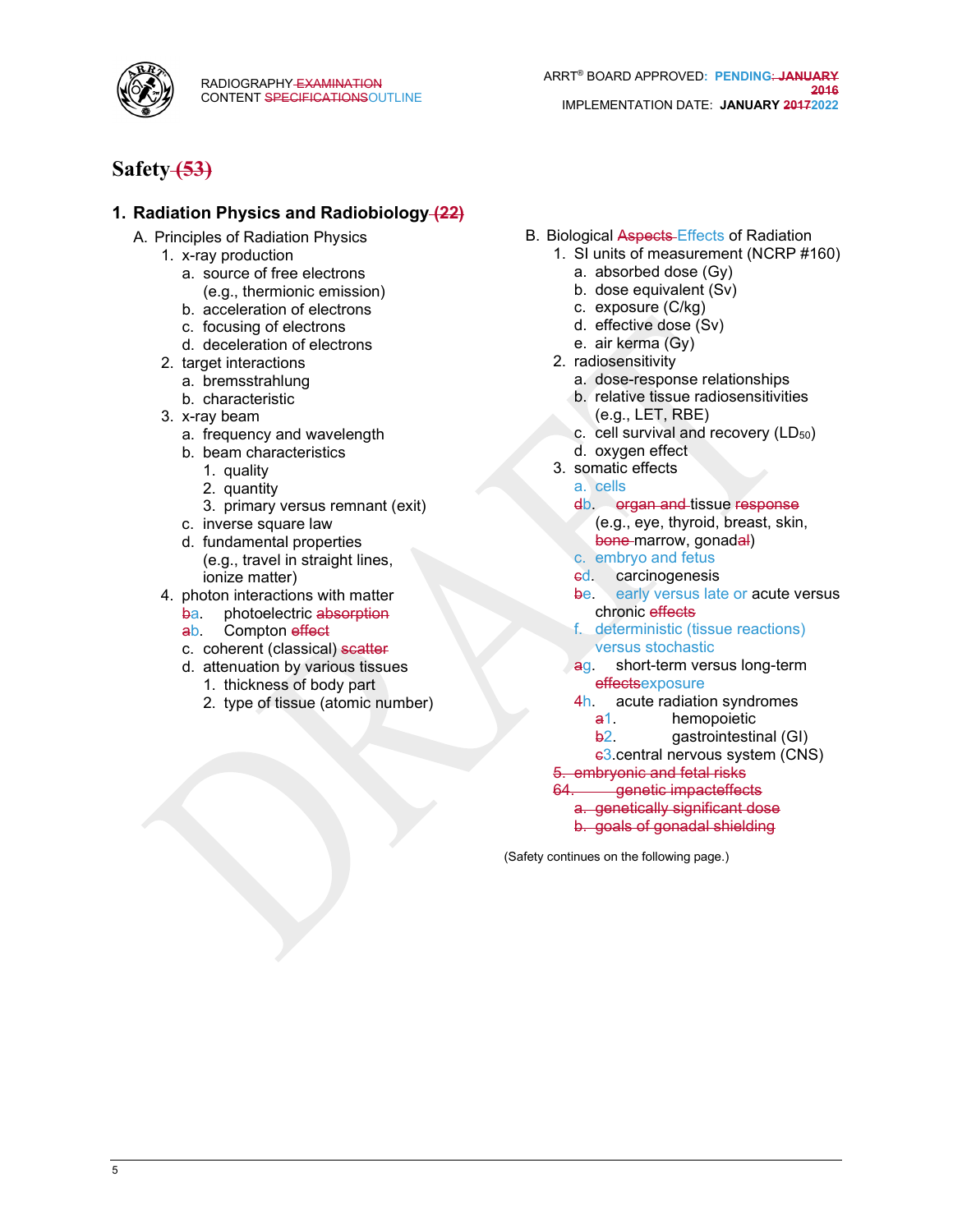

# **Safety (continued)**

### **2. Radiation Protection (31)**

- A. Minimizing Patient Exposure
	- 1. exposure factors
		- a. kVp
		- b. mAs
		- c. automatic exposure control (AEC)
		- 2. shielding
			- a. rationale for use
			- b. types
		- c. placement
		- 3. beam restriction
			- a. purpose of primary beam restriction
			- b. types (e.g., collimators)
		- 4. patient considerations
			- a. positioning
			- b. communication
			- c. pediatric
			- d. morbid obesity
		- 5. filtration
			- a. effect on skin and organ exposure
			- b. effect on average beam energy c. NCRP recommendations (NCRP #102, minimum filtration in useful beam)
		- 6. radiographic dose documentation
		- 7. image receptors
		- 8. grids
		- 9. fluoroscopy
			- a. pulsed
			- b. exposure factors
			- c. grids
			- d. positioning
			- e. fluoroscopy time
			- f. automatic brightness control (ABC) or automatic exposure rate control (AERC)
			- g. receptor positioning
			- h. magnification mode
			- i. air kerma display
			- j. last image hold
			- k. dose or time documentation
			- l. minimum source-to-skin distance (21 CFR)
	- 10. dose area product (DAP) meter
- B. Personnel Protection (ALARA)\*
	- 1. sources of radiation exposure
		- a. primary x-ray beam
		- b. secondary radiation
			- 1. scatter
			- 2. leakage
		- c. patient as source
	- 2. basic methods of protection
		- a. time
		- b. distance
		- c. shielding
	- 3. protective devices
		- a. types (e.g., aprons, barriers)
		- b. attenuation properties
		- c. minimum lead equivalent (NCRP #102)
	- 4. special considerations
		- a. mobile units
		- b. fluoroscopy
			- 1. protective drapes
			- 2. protective Bucky slot cover
			- 3. cumulative timer
			- 4. remote-controlled fluoroscopy
		- c. guidelines for fluoroscopy and
			- mobile units (NCRP #102, 21 CFR)
			- 1. fluoroscopy exposure rates (normal and high-level control) 2. exposure switch guidelines
	- 5. radiation exposure and monitoring
		- a. dosimeters
			- 1. types
			- 2. proper use
		- b. NCRP recommendations for personnel monitoring (NCRP #116)
			- 1. occupational exposure
			- 2. public exposure
			- 3. embryo/fetus exposure
			- 4. dose equivalent limits
			- 5. evaluation and maintenance of personnel dosimetry records
	- 6. handling and disposal of radioactive material
- \* (August 24, 2016) Note: Although it is the radiographer's responsibility to apply radiation protection principles to minimize bioeffects for both patients and personnel, the ALARA concept is specific to personnel protection and is listed only for that section.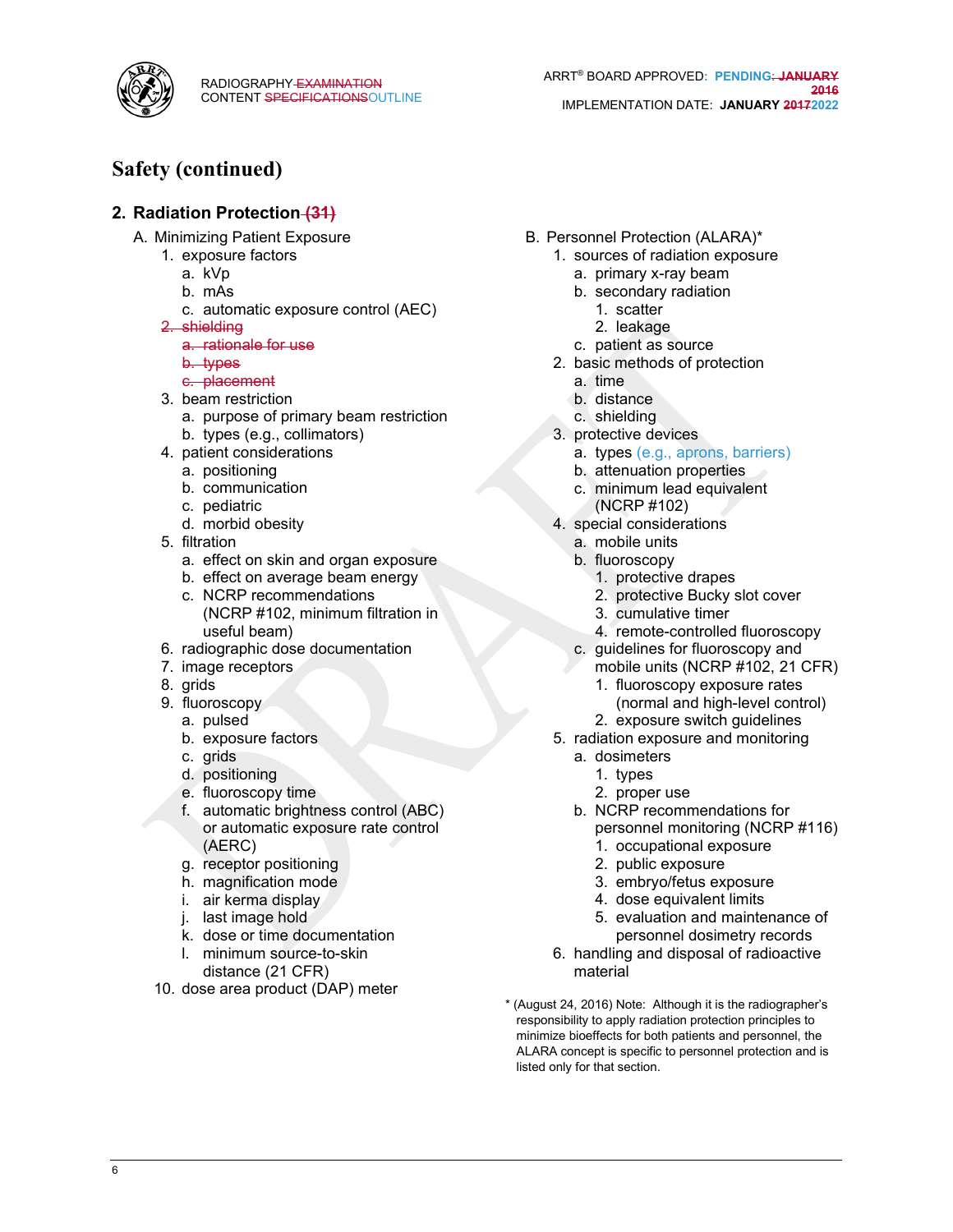

# **Image Production (50)**

### **1. Image Acquisition and Technical Evaluation (21)**

A. Selection of Technical Factors Affecting Radiographic Quality Refer to *Attachment C* to clarify terms that may occur on the exam. (X indicates topics covered on the examination.)

|                                      | 1.<br><b>Receptor</b><br><b>Exposure</b> | 2.<br>Contrast            | 3.<br><b>Spatial</b><br><b>Resolution</b> | 4.<br><b>Distortion</b> |
|--------------------------------------|------------------------------------------|---------------------------|-------------------------------------------|-------------------------|
| a. mAs                               | Х                                        |                           |                                           |                         |
| b. kVp                               | X                                        | X                         |                                           |                         |
| c. OID                               |                                          | X (air gap)               | X                                         | X                       |
| d. SID                               | X                                        |                           | X                                         | X                       |
| e. focal spot size                   |                                          |                           | X                                         |                         |
| f. grids*                            | X                                        | $\boldsymbol{\mathsf{X}}$ |                                           |                         |
| g. tube filtration                   | X                                        | X                         |                                           |                         |
| h. beam restriction                  | Х                                        | $\overline{\mathsf{X}}$   |                                           |                         |
| motion                               |                                          |                           | X                                         |                         |
| anode heel effect                    | X                                        |                           |                                           |                         |
| k. patient factors (size, pathology) | X                                        | X                         | X                                         | X                       |
| angle (tube, part, or receptor)      |                                          |                           | Х                                         | X                       |

\* Includes conversion factors for grids

- B. Technique Charts
	- 1. anatomically programmed technique
	- 2. caliper measurement
	- 3. fixed versus variable kVp
	- 4. special considerations
		- a. casts
		- b. pathologic factors
		- c. age (e.g., pediatric, geriatric)
		- d. body mass index (BMI)
		- e. contrast media
		- f. grids
		- g. OID
- C. Automatic Exposure Control (AEC)
	- 1. effects of changing exposure factors on radiographic quality
	- 2. detector selection
	- 3. anatomic alignment
	- 4. exposure adjustment
		- $(e.g., density, +1 or -1)$
- D. Digital Imaging Characteristics
	- 1. spatial resolution (equipment related)
		- a. pixel characteristics (e.g., size, pitch)
- b. detector element (DEL) (e.g., size, pitch, fill factor) CCD, CMOS (e.g., size, pitch)
- c. matrix sizesampling frequency (CR)
- d. sampling frequency-matrix size
- e. modulation transfer function (MTF)
- 2. contrast resolution
	- (equipment related)
	- a. bit depth
	- b. modulation transfer function (MTF)
	- cb. detective quantum efficiency (DQE) c. beam restriction
- 3. image signal (exposure related)
	- a. dynamic range
	- b. quantum noise (quantum mottle)
	- c. signal to noise ratio (SNR)
	- d. contrast to noise ratio (CNR)
- E. Image Identification
	- 1. methods (e.g., radiographic, electronic)
	- 2. legal considerations (e.g., patient data, examination data)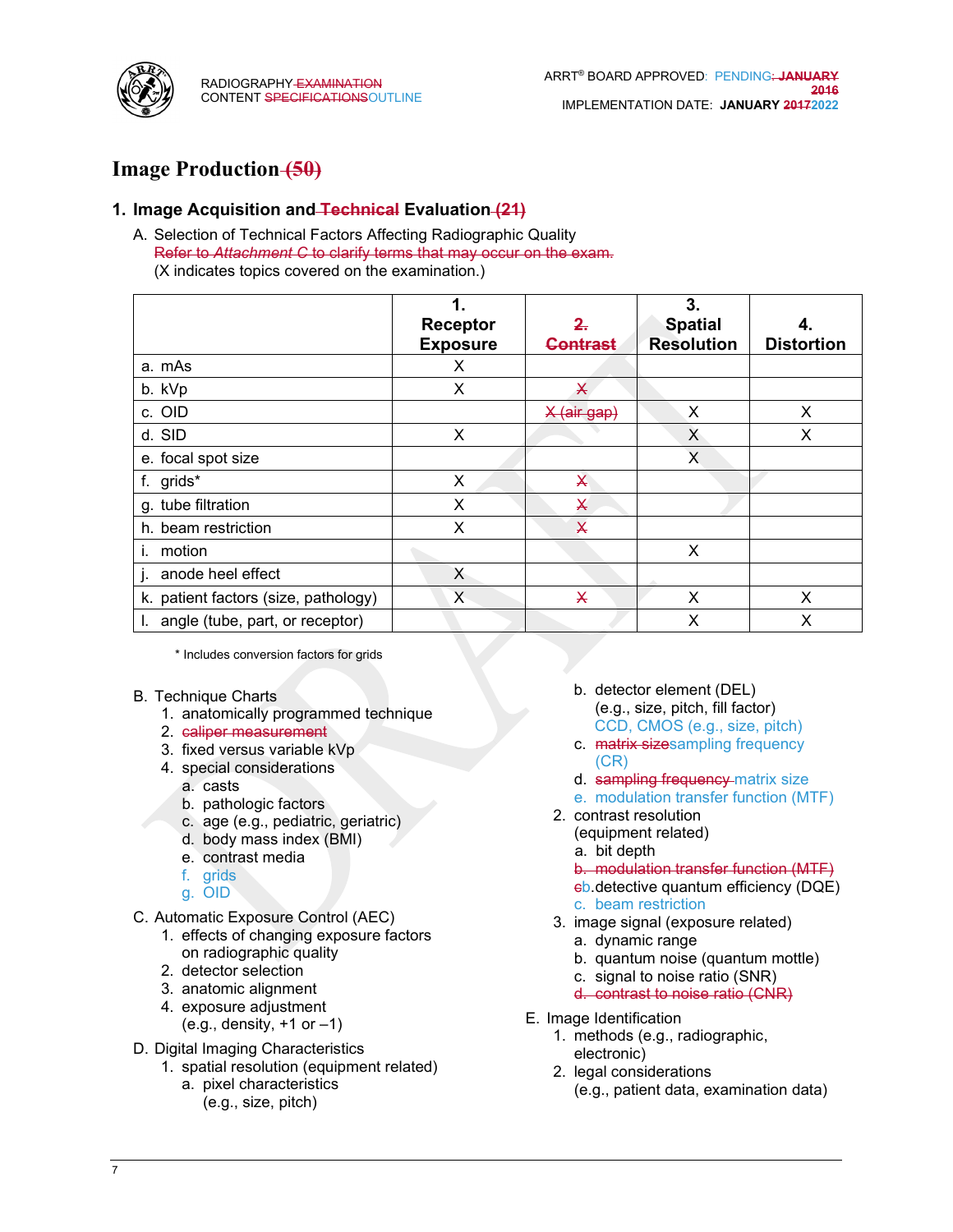

- F. Criteria for Image Evaluation for Technical Evaluation
	- 1. exposure indicator
	- 2. quantum noise (quantum mottle)
	- 3. gross exposure error (e.g., loss of contrast, saturation) 4. contrast
	-
	- 5. spatial resolution
	- 6. distortion (e.g., size, shape)
	- 7. identification markers (e.g., anatomical side, patient, date)
	- 8. image artifacts
	- 9. radiation fog (CR)

(Image Production continues on the following page.)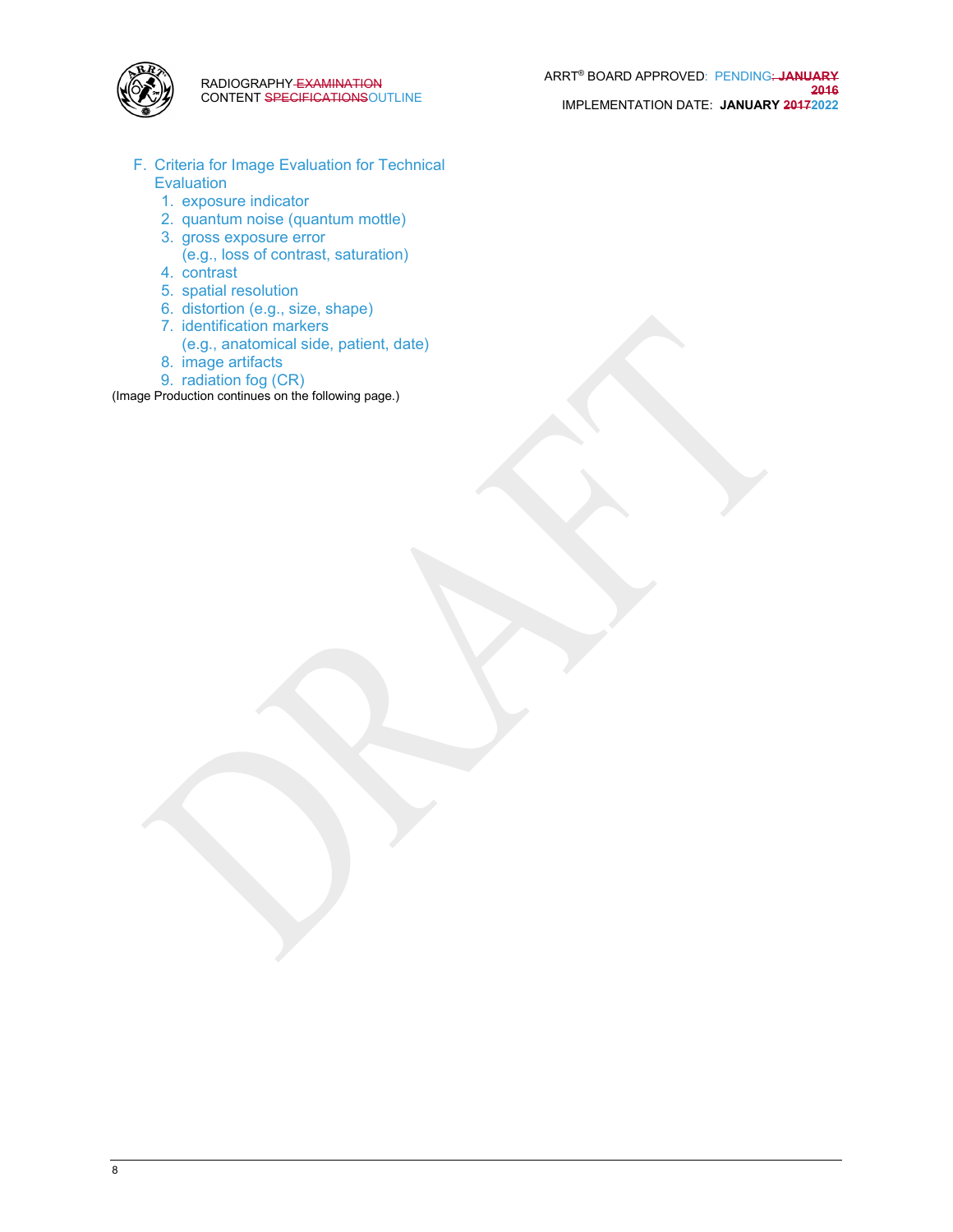

# **Image Production (continued)**

### **2. Equipment Operation and Quality Assurance (29)**

- A. Imaging Equipment
	- 21. x-ray generator, transformers and rectification system
		- a. basic principles
		- b. phase, pulse and frequency
		- c. tube loading
	- 12. components of radiographic unit
		- (fixed or mobile)
		- a. operating console
		- b. x-ray tube construction
			- 1. electron source
			- 2. target materials
			- 3. induction motor
			- 4. filtration
		- c. automatic exposure control (AEC)
			- 1. radiation detectors
			- 2. back-up timer
			- 3. exposure adjustment  $(e.g., density, +1 or -1)$
			- 4. minimum response time
		- d. manual exposure controls
		- e. components of digital imaging image receptors
			- 1. **CR components** computed
			- radiography (CR)
				- a. plate (e.g., photo-stimulable phosphor (PSP))
				- b. plate reader
			- 2. DR image receptors digital
			- radiography (DR)
				- b. direct conversion (flat panel)
				- c. indirect conversion
					- 1. amorphous silicon (a-Si)
					- 24. charge coupled device (CCD)
					- 32. complementary metal oxide semiconductor (CMOS)
		- ef. beam restriction
	- 34. components of fluoroscopic unit
		- (fixed or mobile)
		- a. image receptors
			- 1. image intensifier
			- 2. flat panel
		- b. viewing systems
		- c. recording systems
- d. automatic brightness control (ABC) or automatic exposure rate control (AERC)
- e. magnification mode
- f. table<br> $\frac{543}{100}$ .
	- accessories
	- a. stationary grids
	- b. Bucky assembly
	- c. compensating filters
- B. Image Processing and Display
	- 1. raw data (pre-processing)
		- a. analog-to-digital converter (ADC)
		- b. quantization
		- c. corrections (e.g., rescaling, flat fielding, dead pixel correction)
		- d. histogram
	- 2. corrected data for processing
		- a. grayscale
		- b. edge enhancement
		- c. equalization
		- d. smoothing
	- 3. data for display
		- a. values of interest (VOI)
		- b. look-up table (LUT)
	- 4. post-processing
		- a. brightness
		- b. contrast
		- c. region of interest (ROI)
		- d. electronic cropping or masking
		- e. stitching
	- 5. display monitors
		- a. viewing conditions (e.g., viewing angle, ambient lighting)
		- b. spatial resolution (e.g., pixel size, pixel pitch)
		- c. brightness and contrast
	- 6. imaging informatics
		- a. information systems, (e.g., HIS, RIS, EMR, EHR)
		- **DICOM**
		- b. networkingPACS
			- 1. e-PACS
			- 2. DICOM

#### RIS (modality work list)

- d. HIS
- e. EMR or EHR
- c. downtime procedures

Image Production continues on the following page.)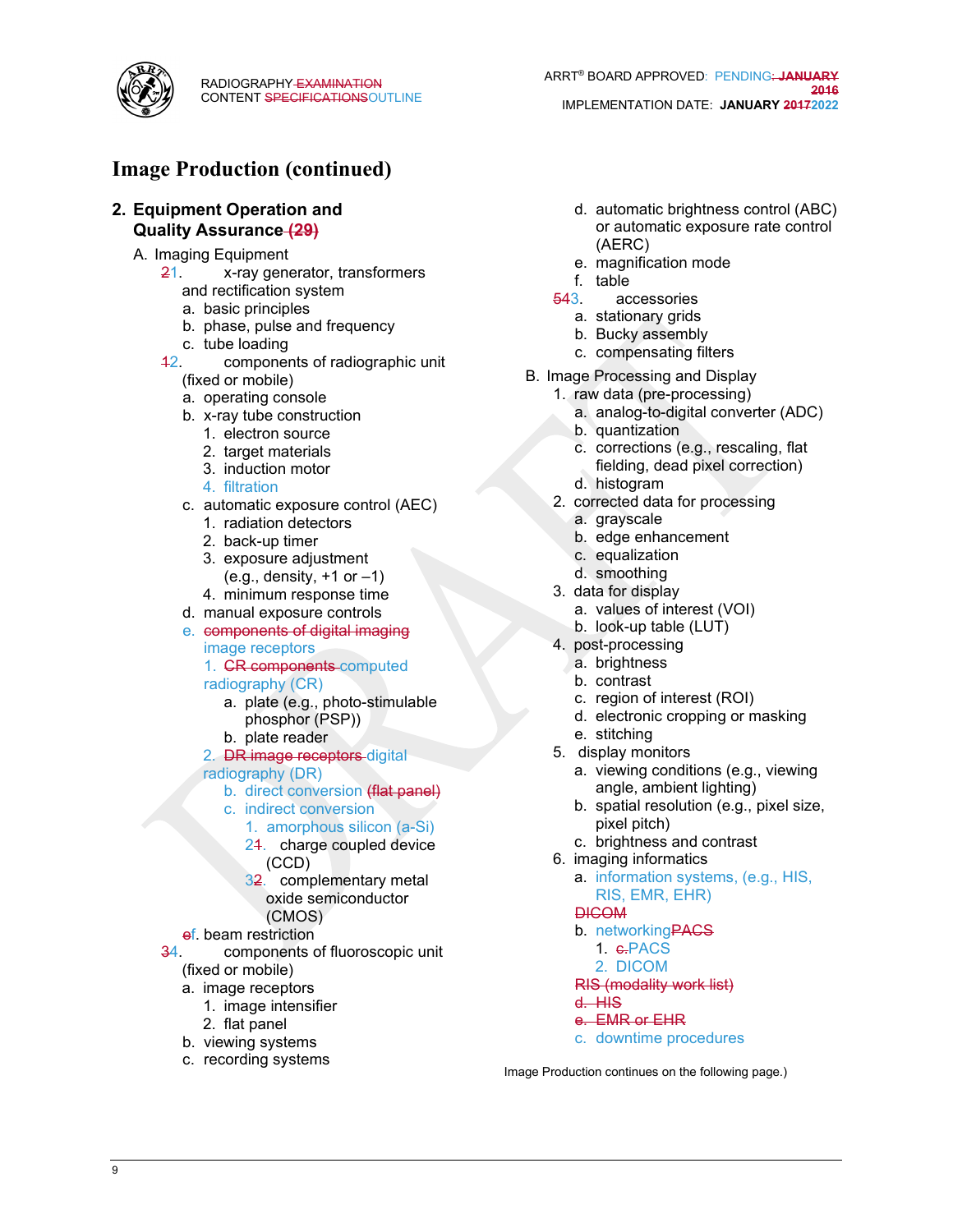

### ( **Image Production (continued)**

- C. Criteria for Image Evaluation of
	- Technical Factors
	- 1. exposure indicator
	- 2. quantum noise (quantum mottle)
	- 3. gross exposure error
		- (e.g., loss of contrast, saturation)
	- 4. contrast
	- 5. spatial resolution
	- 6. distortion (e.g., size, shape)
	- 7. identification markers
		- (e.g., anatomical side, patient, date)
	- 8. image artifacts
	- 9. radiation fog
- D. Quality Control of Imaging Equipment and Accessories
	- 1. beam restriction
		- a. light field to radiation field alignment
		- b. central ray alignment
	- 2. recognition and reporting of malfunctions
	- 3. digital imaging receptor systems
		- a. maintenance (e.g., detector calibration, plate reader calibration)
		- b. QC tests (e.g., erasure thoroughness, plate uniformity, spatial resolution)
		- c. display monitor quality assurance (e.g., grayscale standard display function, luminance)
	- 4. shielding accessories
		- (e.g., lead apron, glove testing)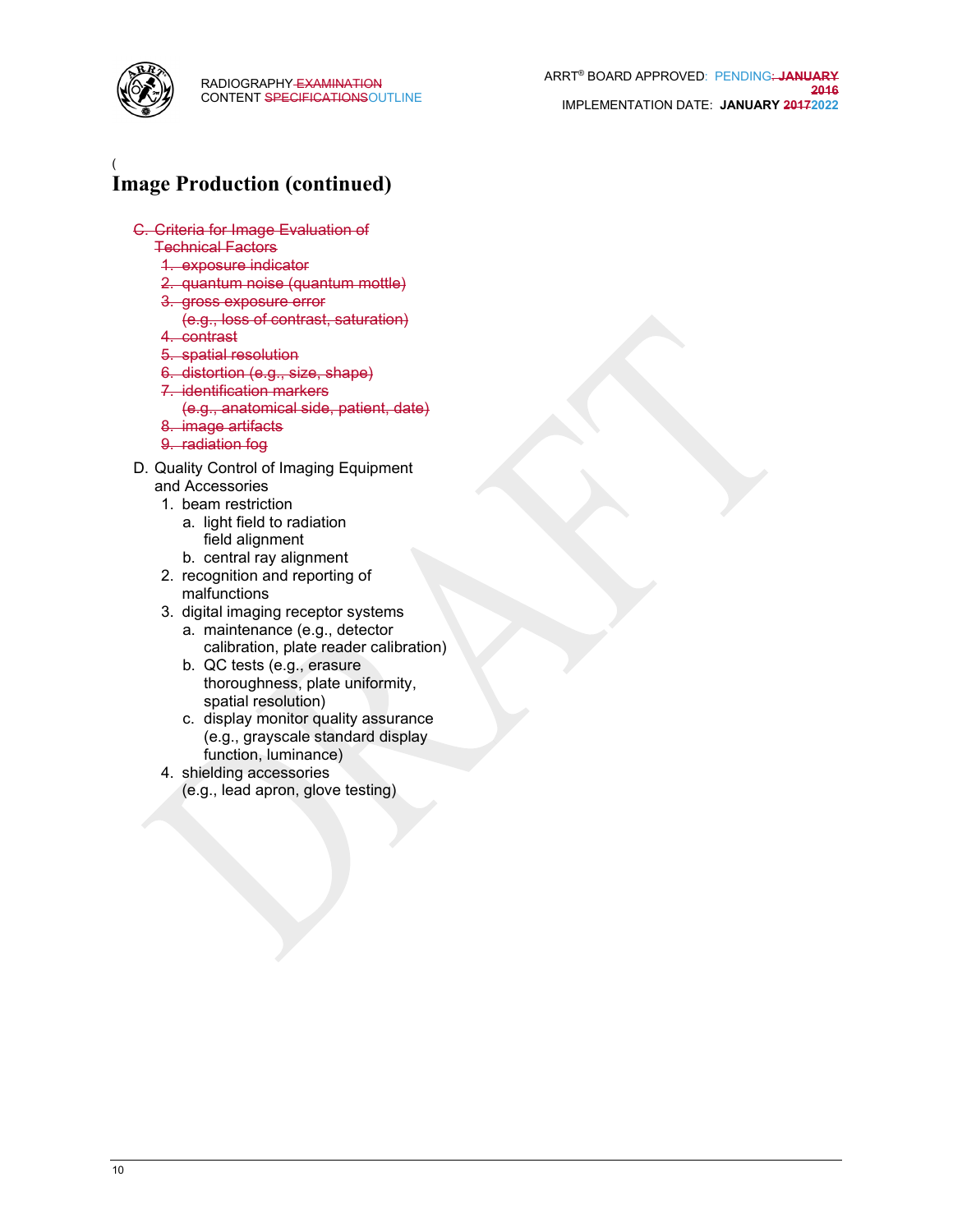

# **Procedures (64)**

This section addresses imaging procedures for the anatomic regions listed below. Questions will cover the following topics:

- 1. Positioning (e.g., topographic landmarks, body positions, path of central ray, immobilization devices, respiration).
- 2. Anatomy (e.g., including physiology, basic pathology, and related medical terminology).
- 3. Procedure adaptation (e.g., body habitus, body mass index, trauma, pathology, age, limited mobility).
- 4. Evaluation of displayed anatomical structures (e.g., patient positioning, tube-part-image receptor alignment).

The specific radiographic positions and projections within each anatomic region that may be covered on the examination are listed in *Attachment A*. A guide to positioning terminology appears in *Attachment B*.

### **1. Head, Spine and Pelvis Procedures (18)**

- A. Head
	- 1. skull
	- 2. facial bones
	- 3. mandible
	- 4. zygomatic arch
	- 5. temporomandibular joints
	- 6. nasal bones
	- 7. orbits
	- 8. paranasal sinuses
- B. Spine and Pelvis
	- 1. cervical spine
	- 2. thoracic spine
	- 3. scoliosis series
	- 4. lumbar spine
	- 5. sacrum and coccyx
	- 6. myelography
	- 7. sacroiliac joints
	- 8. pelvis and hip
	- 9. hysterosalpingography

### **2. Thorax and Abdomen Procedures (21)**

- A. Thorax
	- 1. chest
	- 2. ribs
	- 3. sternum
	- 4. soft tissue neck
- B. Abdomen and GI Studies
	- 1. abdomen
	- 2. esophagus
	- 3. swallowing dysfunction study
	- 4. upper GI series, single or double contrast
	- 5. small bowel series
	- 6. contrast enema, single or double contrast
	- 7. surgical cholangiography
	- 8. ERCP
- C. Urological Studies
	- 1. cystography
	- 2. cystourethrography
	- 3. intravenous urography
	- 4. retrograde urography

### **3. Extremity Procedures (25)**

- A. Upper Extremities
	- 1. fingers
	- 2. hand
	- 3. wrist
	- 4. forearm
	- 5. elbow
	- 6. humerus
	- 7. shoulder
	- 8. scapula
	- 9. clavicle
	- 10. acromioclavicular joints
- B. Lower Extremities
	- 1. toes
	- 2. foot
	- 3. calcaneus
	- 4. ankle
	- 5. tibia/fibula
	- 6. knee/patella
	- 7. femur
	- 8. long bone measurement
- C. Other
	- 1. bone age
	- 2. bone survey (e.g., metastatic, child abusenon-accidental trauma)
	- 3. arthrography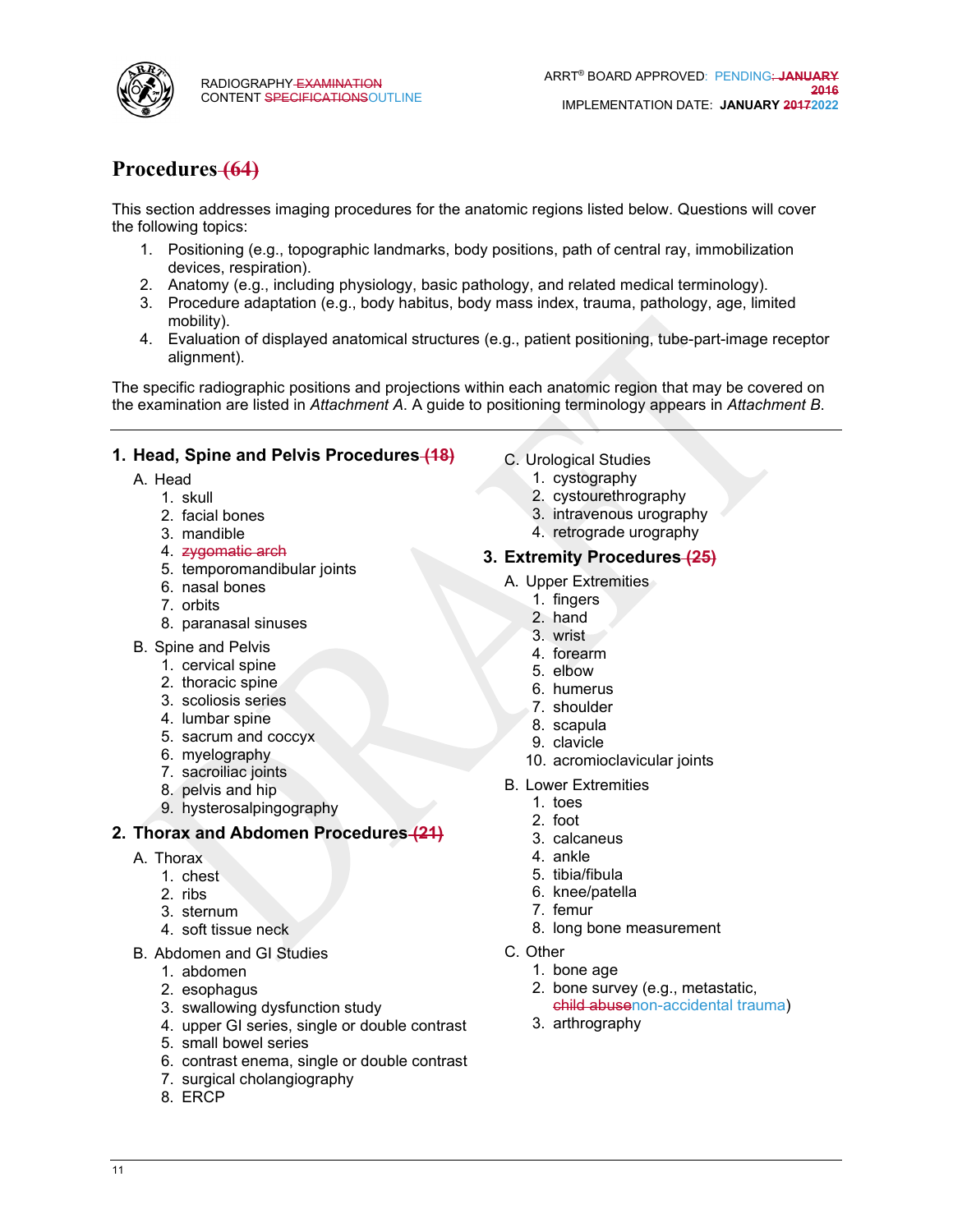

**2. Thorax and Abdomen A. Thorax** 1. Chest

2. Ribs

2. Esophagus a. RAO b. left lateral c. AP d. PA e. LAO

4. Upper GI series\* a. AP or PA scout

5. Small Bowel Series a. PA scout b. PA (follow through) c. ileocecal spots 6. Contrast Enema\* a. left lateral rectum b. left lateral decubitus c. right lateral decubitus d. LPO and RPO

f. RAO and LAO g. AP axial (sigmoid) h. PA axial (sigmoid) i. PA or AP post-evacuation 7. Surgical Cholangiography

\*single or double contrast

b. RAO c. PA d. right lateral e. LPO f. AP

e. PA

8. ERCP

a. PA or AP upright b. lateral upright c. AP lordotic d. AP supine e. lateral decubitus anterior and posterior

obliques

a. AP and PA, above and below diaphragm b. anterior and posterior obliques 3. Sternum a. lateral b. RAO 4. Soft Tissue Neck a. AP upper airway b. lateral upper airway **B. Abdomen and GI Studies** 1. Abdomen a. AP supine b. AP upright c. lateral decubitus d. dorsal decubitus

3. Swallowing Dysfunction Study

# **Attachment A**

### **Radiographic Positions and Projections**

#### **1. Head, Spine and Pelvis**

**A. Head**

- 1. Skull
	- a. AP axial (Towne) b. lateral
	- c. PA axial (Caldwell)
	- d. PA
	- e. submentovertex (full basal)
	- e. PA axial (Haas)
	- f. trauma cross-table
	- (horizontal beam) lateral g. trauma AP axial (reverse
	- Caldwell)
	- h. trauma AP
	- i. trauma AP axial (Towne)
- 2. Facial Bones
- a. lateral
- b. parietoacanthial (Waters)
- c. PA axial (Caldwell)
- d. modified parietoacanthial (modified Waters)
- e. trauma acanthioparietal (reverse Waters)
- 3. Mandible
	- a. axiolateral oblique
	- b. PA
	- c. AP axial (Towne)
	- d. PA axial
	- e. PA (modified Waters)
	- f. submentovertex (full basal)
	- **Zygomatic Arch**
	- a. submentovertex (full basal)
	- b. parietoacanthial (Waters)
	- c. AP axial (modified Towne) d. oblique inferosuperior
	- (tangential)
- 5. Temporomandibular Joints
- a. axiolateral oblique
	- (modified Law)
	- b. axiolateral (modified
	- Schuller)
- c. AP axial (modified Towne) 6. Nasal Bones
	- a. parietoacanthial (Waters)
	- b. lateral
	- c. PA axial (Caldwell)
- 7. Orbits
	- a. parietoacanthial (Waters)
	- b. lateral
	- c. PA axial (Caldwell)
	- d. modified parietoacanthial (modified Waters)
- 8. Paranasal Sinuses
	- a. lateral, horizontal beam
	- b. PA axial (Caldwell), horizontal beam
	- c. parietoacanthial (Waters), horizontal beam
	- d. submentovertex (full basal), horizontal beam
	- e. open mouth

12

- parietoacanthial (Waters),
- horizontal beam **B. Spine and Pelvis**
	- 1. Cervical Spine
	- a. AP axial
	- b. AP open mouth
	- c. lateral
	- d. cross-table (horizontal
	- beam) lateral
	- e. PA axial obliques f. AP axial obliques
	-
	- g. lateral swimmers h. lateral flexion and
	- extension
	- AP dens (Fuchs)
	- 2. Thoracic Spine
		- a. AP
		- b. lateral, breathing
		- c. lateral, expiration
	- 3. Scoliosis Series
		- a. AP or PA
		- b. lateral
	- 4. Lumbar Spine
	- a. AP
	- b. PA
	- c. lateral
	- d. L5-S1 lateral spot
	- e. posterior oblique
	- f. anterior oblique
	- g. AP axial L5-S1
	- h. AP right and left bending
	- i. lateral flexion and
	- extension 5. Sacrum and Coccyx
	- a. AP axial sacrum
	- b. AP axial coccyx
	- c. lateral sacrum and coccyx,
	- combined d. lateral sacrum or coccyx,
	- separate
	- 6. Myelography
	- 7. Sacroiliac Joints
	- a. AP axial
	- b. posterior oblique
	- c. anterior oblique
	- 8. Pelvis and Hip
		- a. AP hip only

trauma

9. Hysterosalpingography

b. cross-table (horizontal beam) lateral hip c. unilateral frog-leg, non-

d. axiolateral inferosuperior, trauma (Clements-Nakayama) e. AP pelvis

f. AP pelvis, bilateral frog-leg g. AP pelvis, axial anterior pelvic bones (inlet, outlet) h. anterior posterior oblique pelvis, acetabulum (Judet)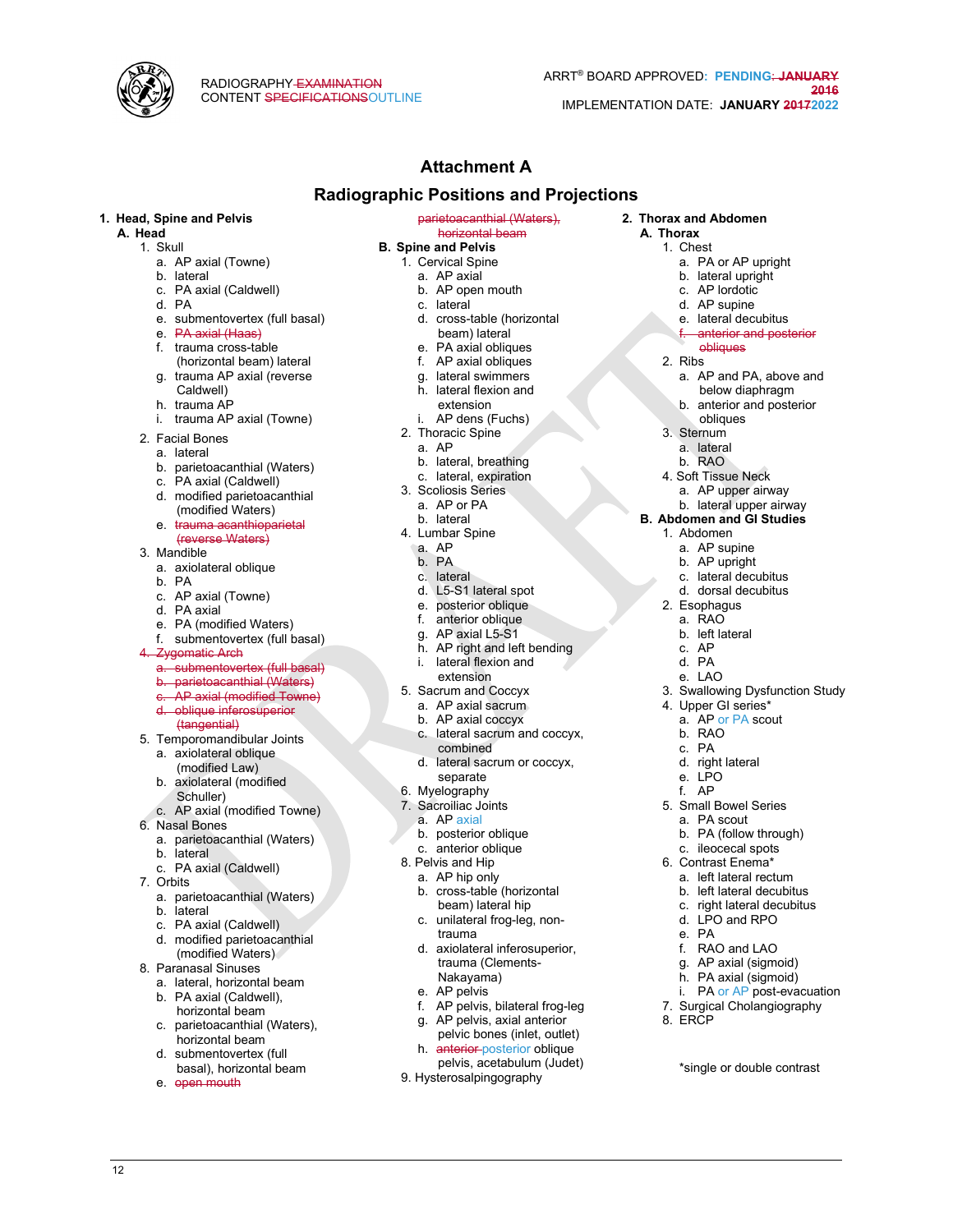

#### **C. Urological Studies**

- 1. Cystography
	- a. AP b. LPO and RPO
	- c. lateral
	-
- d. AP axial
- 2. Cystourethrography
	- a. AP voiding cystourethrogram female
	- b. RPO voiding
- cystourethrogram male 3. Intravenous Urography
- a. AP, scout, and series
	- b. RPO and LPO
	- c. post-void
- 4. Retrograde Urography
- a. AP scout
- b. AP pyelogram
- c. AP ureterogram
- **3. Extremities**

#### **A. Upper Extremities**

- I. Fingers
	- a. PA entire hand
	- b. PA finger only
	- c. lateral
	- d. medial and/or lateral oblique
	- e. AP thumb
	- f. medial oblique thumb
	- g. lateral thumb
- 2. Hand
	- a. PA
	- b. lateral
	- c. lateral oblique
- 3. Wrist
	- a. PA
	- b. lateral oblique
	- c. lateral
	- d. PA–ulnar deviation
	- e. PA axial (Stecher)
	- f. tangential carpal canal
	- (Gaynor-Hart)
- 4. Forearm
	- a. AP
	- b. lateral
- 5. Elbow
	- a. AP
	- b. lateral
	- c. lateral oblique
	- d. medial oblique
	- e. AP partial flexion
	- f. trauma axial laterals
	- (Coyle)
- 6. Humerus
	- a. AP
	- b. lateral c. neutral

13

- 
- d. transthoracic lateral 7. Shoulder
	- a. AP internal and external rotation
	- b. inferosuperior axial
	- (Lawrence)
	- c. posterior oblique (Grashey)
	- d. AP neutral
	- e. PA oblique (scapular Y)
	- f. supraspinatus outlet (Neer)
- 8. Scapula
- a. AP
- b. lateral 9. Clavicle
	-
	- a. AP or PA b. AP axial
	- c. PA axial
- 10. Acromioclavicular Joints AP
- Bilateral With and Without **Weights**
- **B. Lower Extremities**
	- 1. Toes
		- a. AP, entire forefoot
		- b. AP or AP axial toe
		- c. oblique toe
		- d. lateral toe
		- e. sesamoids, tangential
	- 2. Foot
	- a. AP axial
	- b. medial oblique
	- c. lateral oblique
	- d. lateral
	- e. AP axial weight bearing
	- f. lateral weight bearing
	- 3. Calcaneus
	- a. lateral
	- b. plantodorsal, axial
	- c. dorsoplantar, axial
	- 4. Ankle
		- a. AP
		- b. mortise
		- c. lateral
		- d. medial oblique
		- e. AP stress views
		- f. AP weight bearing
	- g. lateral weight bearing

c. AP weight bearing d. lateral oblique e. medial oblique f. PA axial–intercondylar fossa (Holmblad) g. PA axial–intercondylar fossa (Camp Coventry) h. AP axial–intercondylar fossa (Béclère) i. PA patella

j. tangential (Merchant) k. tangential (Settegast) tangential (Hughston)

8. Long Bone Measurement

5. Tibia/Fibula a. AP b. lateral

6. Knee/patella a. AP b. **Llateral** 

7. Femur a. AP b. lateral

1. Bone Age 2. Bone Survey 3. Arthrography

**C. Other**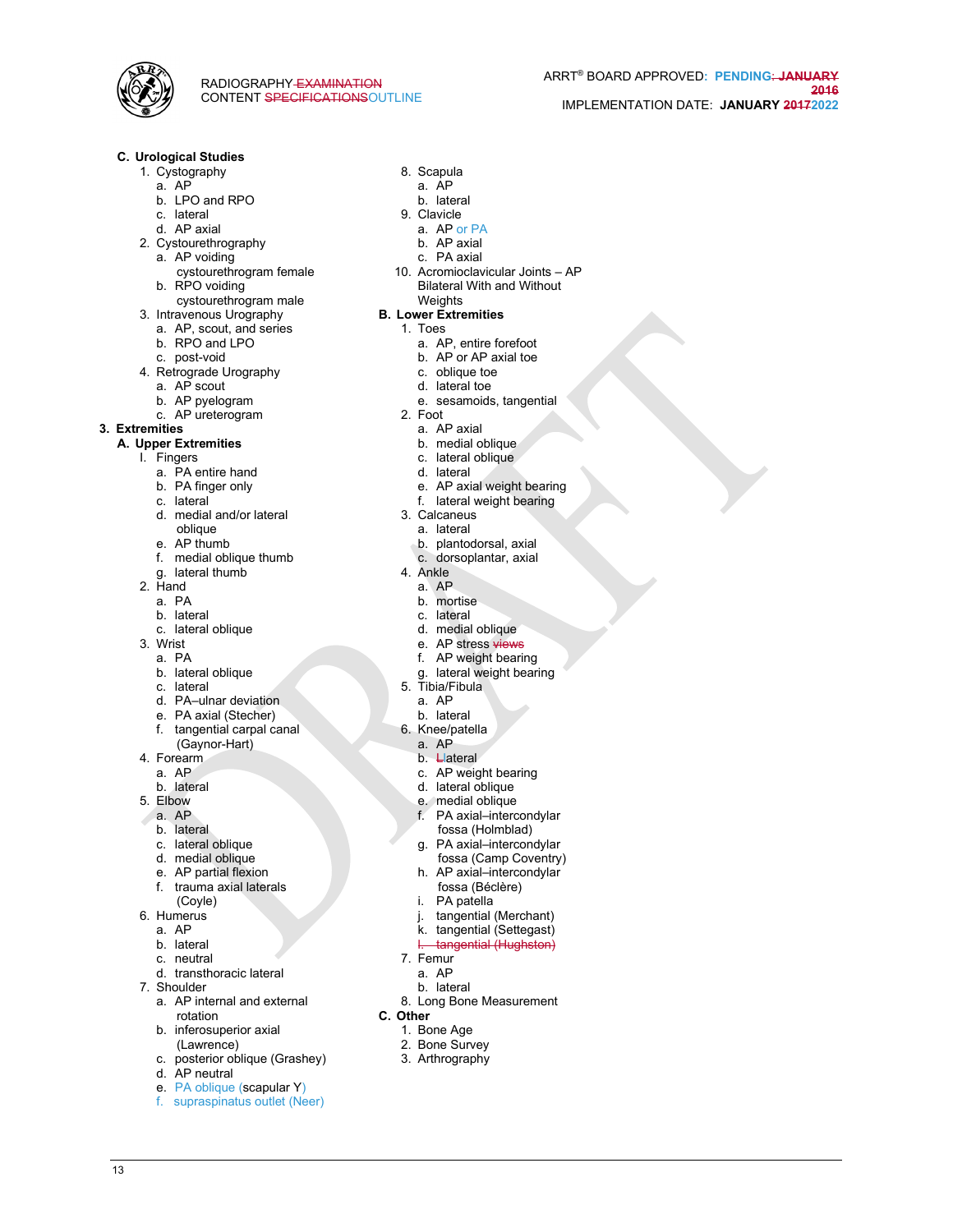

### **Attachment B**

### **Standard Terminology for Positioning and Projection**

*Radiographic View*: Describes the body part as seen by the image receptor or other recording medium, such as a fluoroscopic screen. Restricted to the discussion of a *radiograph* or *image*.

*Radiographic Position*: Refers to a specific body position, such as supine, prone, recumbent, erect or Trendelenburg. Restricted to the discussion of the *patient's physical position*.

*Radiographic Projection*: Restricted to the discussion of the *path of the central ray*.

### POSITIONING TERMINOLOGY

- A. Lying Down
	- 1. *supine* − lying on the back
	- 2. *prone* − lying face downward
	- 3. *decubitus* − lying down with a horizontal x-ray beam
	- 4. *recumbent* − lying down in any position
- B. Erect or Upright
	- 1. *anterior position* − facing the image receptor
	- 2. *posterior position* − facing the radiographic tube
- C. Either Upright or Recumbent
	- 1. oblique torso positions
		- a. anterior oblique (facing the image receptor)

| left anterior oblique (LAO) |                                  | body rotated with the left anterior portion closest<br>to the image receptor  |
|-----------------------------|----------------------------------|-------------------------------------------------------------------------------|
|                             | ii. right anterior oblique (RAO) | body rotated with the right anterior portion<br>closest to the image receptor |

b. posterior oblique (facing the radiographic tube)

| left posterior oblique (LPO)         | body rotated with the left posterior portion<br>closest to the image receptor  |
|--------------------------------------|--------------------------------------------------------------------------------|
| right posterior oblique (RPO)<br>ii. | body rotated with the right posterior portion<br>closest to the image receptor |
| oblique extremity positions          |                                                                                |
| lateral (external) rotation<br>а.    | from either prone or supine, outward rotation of<br>the extremity              |
|                                      |                                                                                |

b. medial (internal) rotation from either prone or supine, inward rotation of the extremity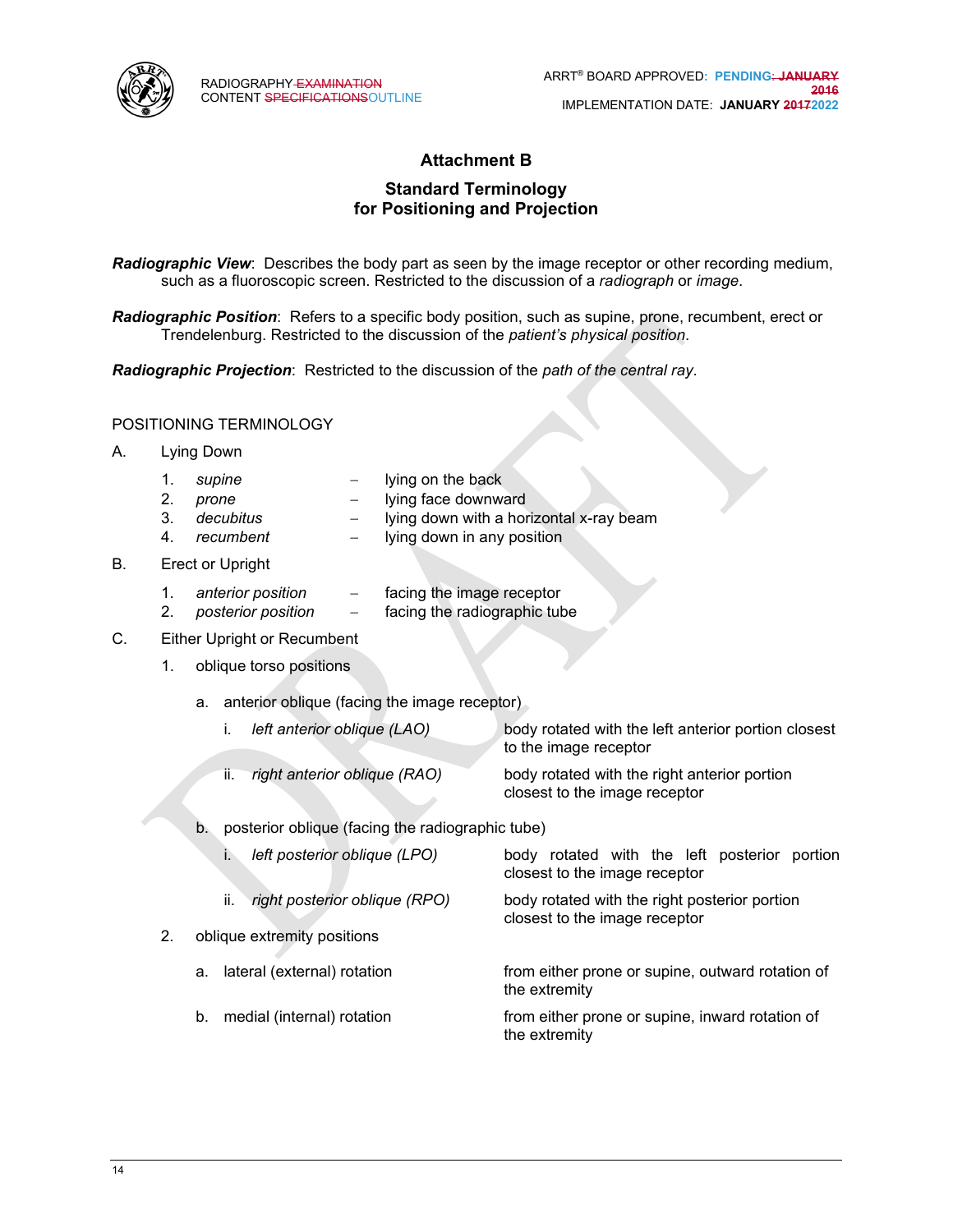